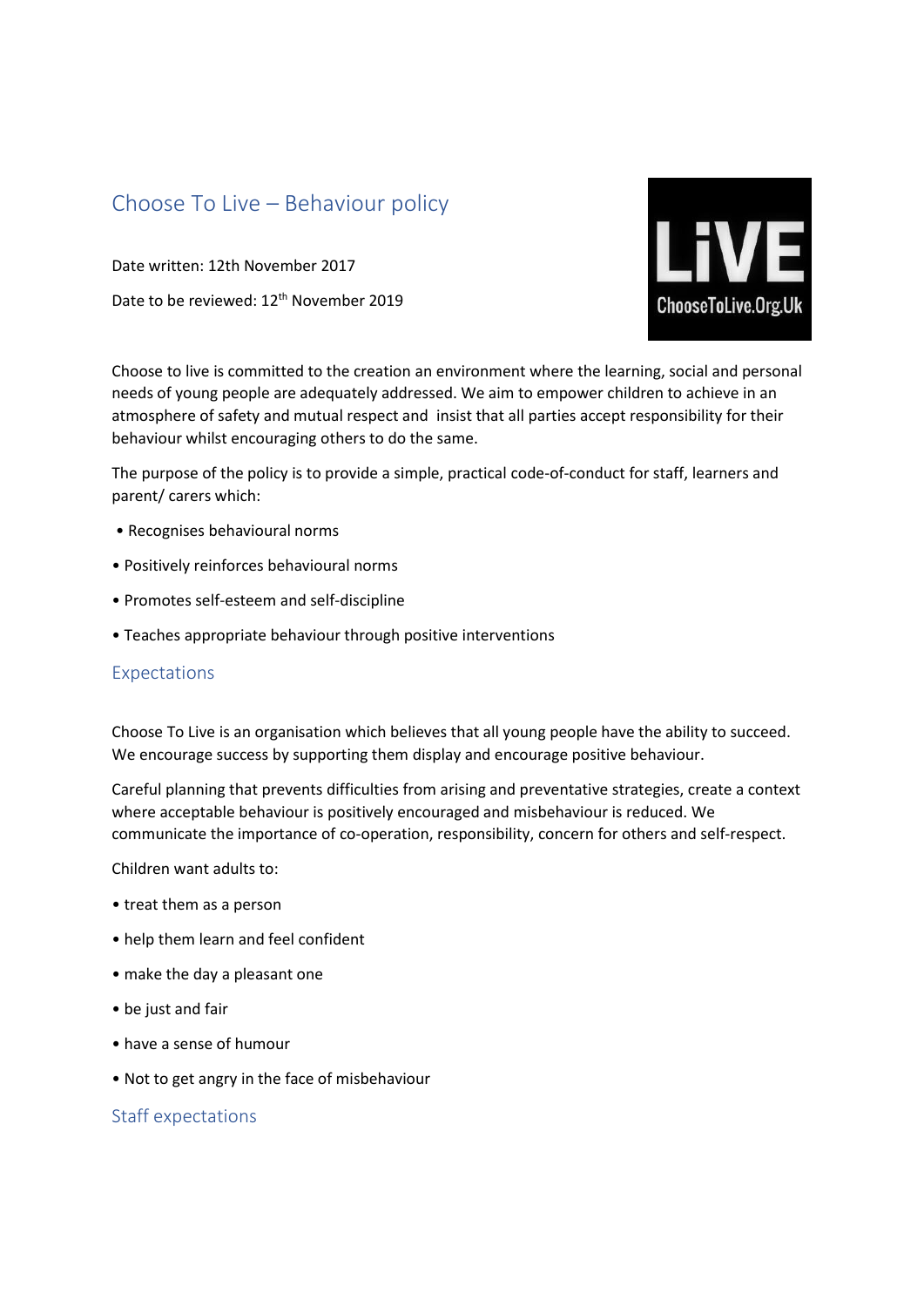We believe that where young people feel they are valued, they will respect adults and accept their authority. Similarly, we recognise the implicit need for young people to develop the skills that make positive relationship with adults possible. It is critically important that staff for Choose To Live are able to build strong relationships, develop high levels of personal resilience and have high expectations where the quality of behaviour is concerned. Staff should never ignore or attempt to excuse poor behaviour. Rather, they should attempt to understand it's communicative intent. We aim to ensure that learners have clear boundaries reflected in our behaviour expectation framework. Restorative justice and informal mediation approaches are adopted to enable children to repair and maintain any relationships that they have damaged.

## Parent/carer Expectations

Choose To Live expects parents/carers to:

- Support Choose To Live's policy on attendance and punctuality
- Notify Choose To Live of any factors which may affect the behaviour of their child
- Support their child by attending selected sessions and other meetings
- Be aware of and support Choose To Live's Behaviour Policy

Choose To Live is an inclusive organisation that strives to reach 'at risk' and difficult to engage young people, so will try to keep them involved with our services. However, there are occasions when young people breach the behaviour policy and need to be removed from our programs. When working in a school or establishment, **we will always enforce and adhere to a school behaviour policy**. There are several serious behaviours that stop young people doing well and could result in exclusion from our services or a review. These include:

- Verbal or physical abuse of staff
- Bullying physical, verbal, emotional
- Sexual harassment of any kind
- Prejudice on grounds of race, age, gender, sexuality, disability and others
- Carrying an offensive weapon
- Use or sale of alcohol or other mood-changing drugs
- Deliberate damage or theft of property
- Smoking in or around prohibited spaces
- Refusing to leave premises when asked
- Gambling

There are some sanctions we will consider for lesser breaches of behaviour policies (with support from the school) which include:

- Timeout and cooling off periods
- Warnings Verbal and written
- Reports